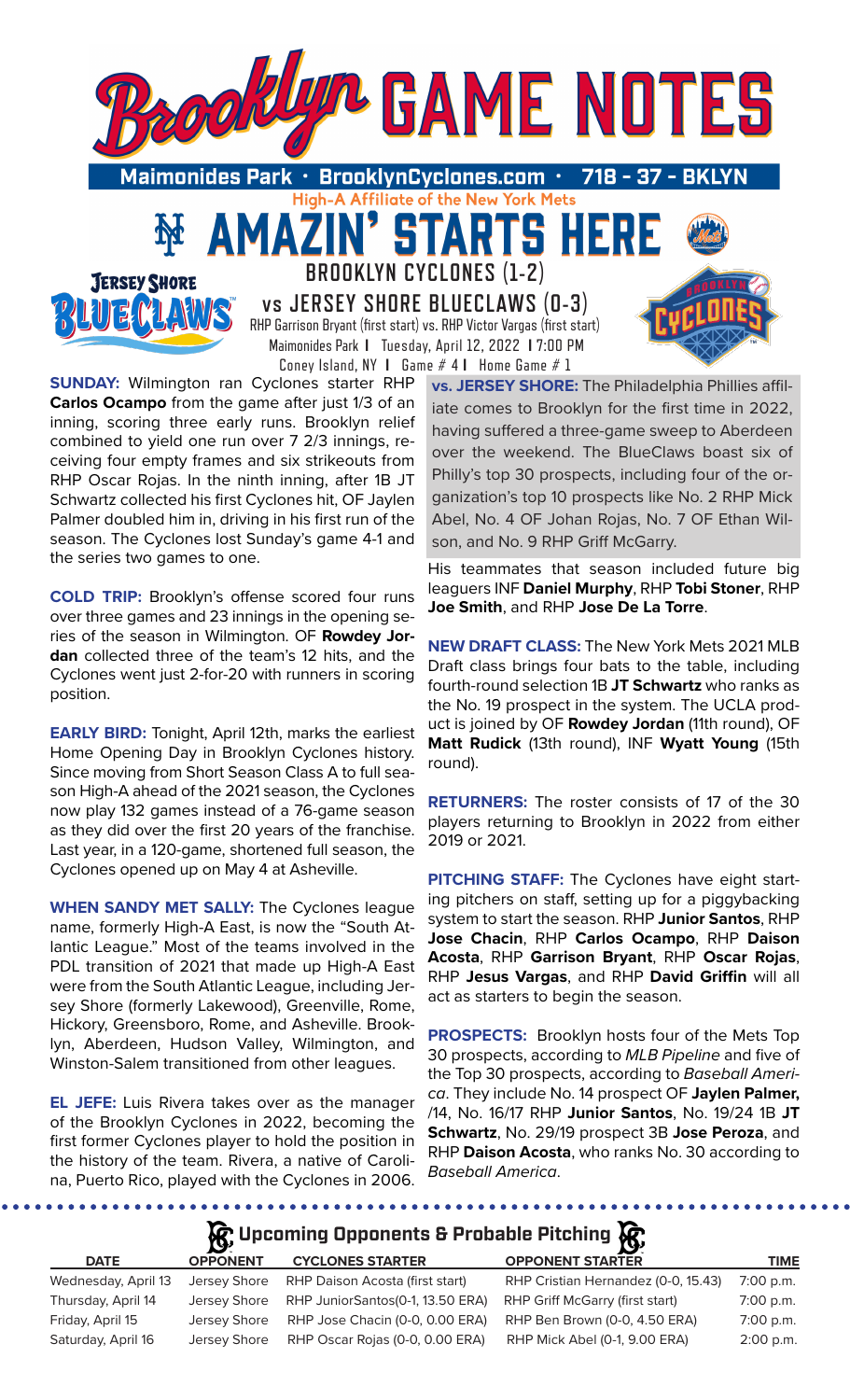| <b>APRIL 12 VS JERSEY SHORE</b>                             |                         | <b>STARTING PITCHER</b>                          | <b>PAGE 2</b> |
|-------------------------------------------------------------|-------------------------|--------------------------------------------------|---------------|
| $\sqrt{2}$                                                  | #35                     | <b>GARRISON BRYANT</b>                           | <b>RHP</b>    |
|                                                             | Height: 6-4             | Weight: 226                                      |               |
|                                                             |                         | Date of Birth: December 3, 1998<br>Age: 23       |               |
|                                                             | Hometown: Deerfield, NH |                                                  |               |
|                                                             |                         | <b>High School: Clearwater HS (FL)</b>           |               |
|                                                             |                         | Drafted: Mets 36th-round pick, 2016              |               |
|                                                             |                         | Repertoire: 4-seam, curveball, slider, change-up |               |
| <b>BRYANT IS BACK:</b> Garrison Bryant starts his 2022 cam- |                         | 2022 GAME-BY-GAME                                |               |

**BRYANT IS BACK:** Garrison Bryant starts his 2022 campaign with the High-A Brooklyn Cyclones, returning to the club he helped lead to a New York Penn League title to as a Short Season Class A member in 2019.

**2021:** Bryant spent 2021 with the Low-A St. Lucie Mets, breaking camp with the team in May. He made two starts before tearing his oblique in May. Did not pitch again until mid-August with the FCL Mets. Made one appearance with the Cyclones in September, allowing a career-high four home runs against Hudson Valley on September 8th.

**2019 SEASON:** Bryant put his name on the radar in 2019, leading the Cyclones pitching staff to a New York Penn League Championship over the Lowell Spinners. That season, Bryant was named to the mid-season All-Star team. Bryant struck out 75 batters in 75 innings and pitched a pair of seven-inning games for the Cyclones.

**MAN, YOU MOVE:** Bryant grew up in Deerfield, New Hampshire but moved to and grew up in the Clearwater, FL area. Bryant now makes his home in Saratoga Springs, NY.

| K%          | BB%                                     | HR/9                                                                                  |
|-------------|-----------------------------------------|---------------------------------------------------------------------------------------|
|             |                                         |                                                                                       |
| BABIP       | GB%                                     | FIP                                                                                   |
|             |                                         |                                                                                       |
|             |                                         |                                                                                       |
|             | <b>BRYANT'S SEASON AND CAREER HIGHS</b> |                                                                                       |
| 2022 Season |                                         | Career                                                                                |
|             | <b>Strikeouts</b>                       | 9 (8/26/19 vs. Vermont)                                                               |
|             | <b>Double Digit K Games</b>             | None                                                                                  |
|             | <b>High Hits, Game</b>                  |                                                                                       |
|             | High HR, Game                           | 9 (8/20/18 @ Greeneville)                                                             |
|             | <b>High Runs, Game</b>                  |                                                                                       |
|             | <b>High Walks, Game</b>                 | 4 (9/8/21 at Hudson Valley)<br>9 (7/14/18 vs. Elizabethton)<br>4 (7/8/18 @ Bluefield) |
|             | <b>Innings Pitched, Game</b>            |                                                                                       |
| None        | <b>Complete Games</b>                   | 7 (2x, 7/21/19 @ Connecticut)<br>None                                                 |

 **Brooklyn Cyclones** 

**DATE OPP DEC IP H R ER BB K HR AVG**

|             |   | <b>CATCHER ERA.</b> |            |      |
|-------------|---|---------------------|------------|------|
| <b>NAME</b> | G |                     | <b>INN</b> | ERA  |
| Gaddis      |   |                     |            | 1.29 |
| Mena        |   |                     | 8          | 4.50 |
| O'Neill     |   | 5                   | 6          | 7.50 |
|             |   |                     |            |      |

|                |  | <b>CYCLONES STARTING PITCHER BREAKDOWN</b>            |            |             |
|----------------|--|-------------------------------------------------------|------------|-------------|
| <b>STARTER</b> |  | <b>GS Quality StartsRun SupportRS/Start BC Record</b> |            |             |
| Chacin         |  |                                                       | 2 O        | 1- $\Omega$ |
| Ocampo         |  |                                                       | 1 $\Omega$ | $0 - 1$     |
| Santos         |  |                                                       | 1 በ        | $0 - 1$     |

|                  |         |            |      |    |    |    |                   |    |           |      | <b>BROOKLYN CYCLONES PITCHING BREAKDOWN</b> |       |            |      |    |    |    |    |    |           |            |
|------------------|---------|------------|------|----|----|----|-------------------|----|-----------|------|---------------------------------------------|-------|------------|------|----|----|----|----|----|-----------|------------|
|                  | W-L     | <b>ERA</b> | ΙP   | н  | R. | ER | BB                | к  | <b>HR</b> | AVGI |                                             | W-L   | <b>ERA</b> | IP   | н  | R  | ER | BB | к  | <b>HR</b> | <b>AVG</b> |
| <b>STARTERS</b>  | $0 - 2$ | 8.53       | 6.1  |    | 6  | h  | 6                 | 8  | $\Omega$  |      | .280 HOME                                   |       |            |      |    |    |    |    |    |           |            |
| <b>RELIEVERS</b> | $1 - 0$ | 2.45       | 14.2 |    |    | 4  | 6                 | 20 | $\Omega$  |      | .208 ROAD                                   | 1-2   | 4.29       | 21.0 | 18 | 10 | 10 | 12 | 28 |           | .231       |
| <b>TOTAL</b>     | $1-2$   | 4.29       | 21.0 | 18 | 10 | 10 | $12 \overline{ }$ | 28 | $\Omega$  |      | .231 TOTAL                                  | $1-2$ | 4.29       | 21.0 | 18 | 10 | 10 | 12 | 28 | $\Omega$  | .231       |
|                  |         |            |      |    |    |    |                   |    |           |      |                                             |       |            |      |    |    |    |    |    |           |            |
|                  |         |            |      |    |    |    |                   |    |           |      | <b>BULLPEN NOTES</b>                        |       |            |      |    |    |    |    |    |           |            |
|                  |         |            |      |    |    |    |                   |    |           |      |                                             |       |            |      |    |    |    |    |    |           |            |

- RHP Nolan Clenney and RHP Hunter Parsons look to make their 2022 debuts on Tuesday

- Relievers RHP Josh Hejka, RHP Colby Morris, RHP Hunter Parsons, RHP Evy Ruibal, and RHP Reyson Santos are all returners to the Cyclones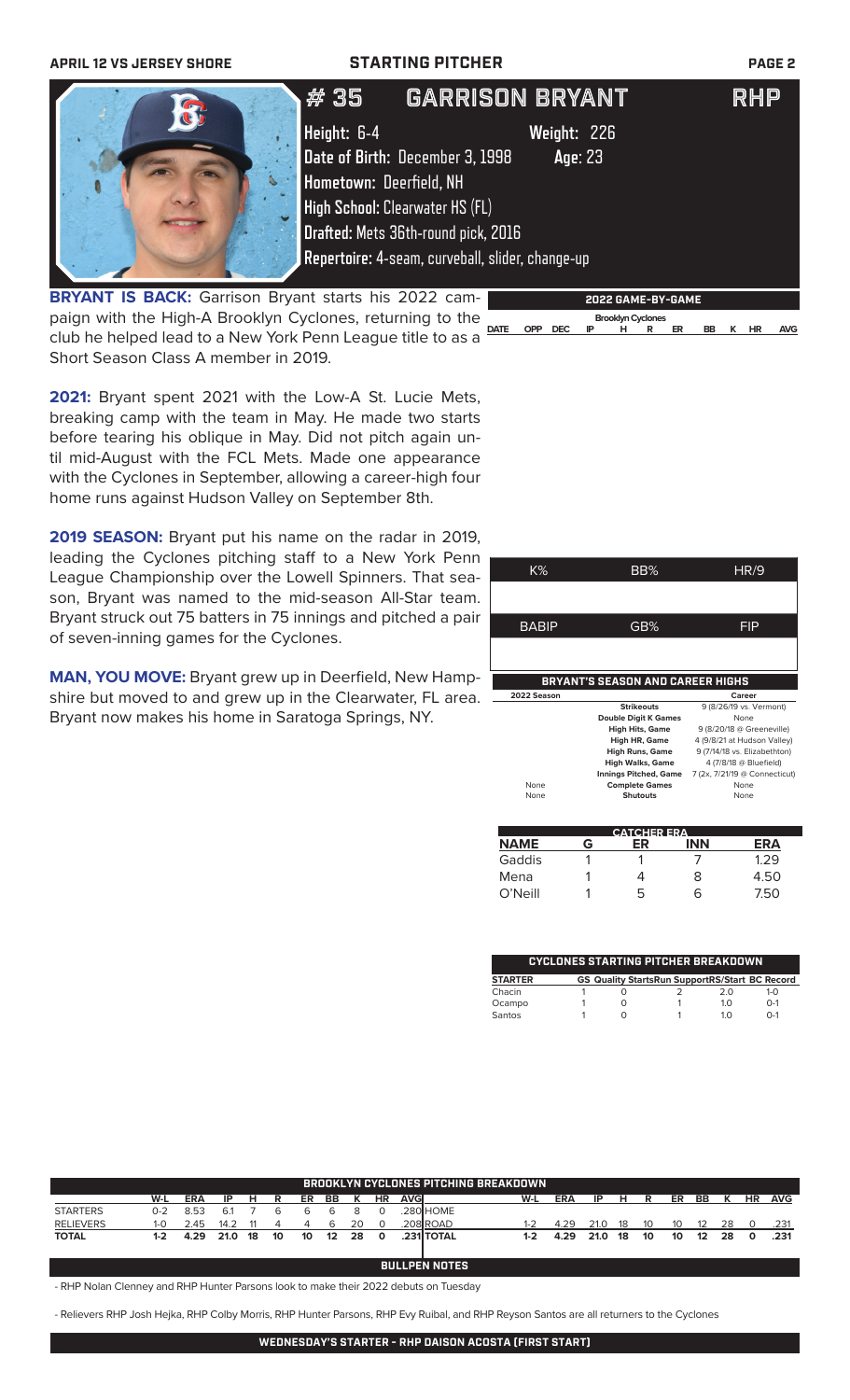### **APRIL 12 VS JERSEY SHORE BATTING PAGES PAGE 3 # 7 JOSE MENA - C .333, 0 HR, 0 RBI, .000 wOBA, wRC+ 0 Last Game:** 1-3 **Home: Last HR: Season High, Hits:** 1 (4/10 at WIL) **RISP:** 0-1 **Road:** 1-3 **Multi-Hit Games: Season High, Runs: Streak: vs. WIL:** 1-3 **Multi-RBI Games: Season High, RBI: Season High, SB:**  • Enters his seventh season with the Mets organization… Played in 31 games across High-A Brooklyn and AA Binghamton in 2021 • Won the NYPL Title with Brooklyn in 2019 • Born in Cotui, Dominican Republic…One of the oldest cities in Americas, founded in 1505…Average temperature in 90 degrees. • Signed as an International free agent on June 22, 2016… **Last Game:** DNP **Home: Last HR: Season High, Hits: RISP: Road: Multi-Hit Games: Season High, Runs: Streak: vs. WIL: Multi-RBI Games: Season High, RBI: Season High, SB:**  • Enters his fourth year with the Mets organization in 2022… Split the 2021 season between Low-A St. Lucie and High-A Brooklyn…drove in 19 runs in 44 games between the two levels • Selected by the Mets in the 18th round in the 2019 MLB Draft…Played 40 games with ROA Kingsport in 2019 • Starred at North Florida…2019 ASUN Baseball Scholar Athlete of the Year…Set the UNF career stolen base record…11th outfielder drafted in school history. **# 20 TANNER MURPHY - OF .000, 0 HR, 0 RBI, .000 wOBA, wRC+ 0 # 1 NIC GADDIS - C/3B .000, 0 HR, 0 RBI, .111 wOBA, wRC+ -52 Last Game:** 0-4 **Home: Last HR: Season High, Hits: RISP:** 0-1 **Road:** 0-6 **Multi-Hit Games: Season High, Runs:** 1 (4/9 at WIL G2) **Streak: vs. WIL:** 0-6 **Multi-RBI Games: Season High, RBI: Season High, SB:**  • Enters his fourth year in the Mets organization...Made stops in Low-A St. Lucie, High-A Brooklyn, and Double-A Binghamton in 2021…totaled 48 games. • Returns to Coney Island where he was a member of the 2019 Cyclones for 15 games before being transferred to the GCL Mets. • Hit a combined .192 across 40 games in 2019 with Brooklyn and the GCL Mets • Drafted by the Mets in the 16th round of the 2019 MLB Draft out of Jacksonville State...Hails from Trenton, GA. Last Game: 1-4 **Home: Home: 1-4** Home: 1-4 **Home: 1-4** Home: 1-4 **RISP: 1-2 Road: 3-8 Home: 1-4** RISP: 1-2 **Road: 3-8 Home: 1-4** RISP: 1-2 **Road: 3-8 Home: 1-4** RISP: 1-2 **Road: 3-8 Home: 1-4 Home: 1 (4/9 at WI Road: 3-8 The Road: 3-8 In the Road: 3-8 In the Multi-Hit Games: 14/9 at WIL - G2)<br>
<b>Road: 3-8 The Multi-RBI Games: 1** (4/9 at WIL - G2) **Streak:** 3 G (3-8) **vs. WIL:** 3-8 **Multi-RBI Games:** 1 (4/9 at WIL - G2) **Season High, RBI:** 2 **(**4/9 at WIL - G2) **Season High, SB:**  • Enters second year with the Mets organization…Selected in the 11th Round in the 2021 MLB Draft out of Mississippi State • Appeared in 30 games with Low-A St. Lucie in 2021…Drove in 13 runs with five extra-base hits… • Won the 2021 College World Series with Mississippi State….Named to the College World Series All-Tournament Team…Second-Team All-SEC selection…One of five Bulldogs selected in the 2021 MLB Draft…Born William Kevin Jordan. **# 26 ROWDEY JORDAN - OF .375, 0 HR, 2 RBI, .525 wOBA, wRC+ 203 Last Game:** 1-3, 2B **Home: Last HR: Season High, Hits:** 1 (4/10 at WIL) **RISP: Road:** 1-5 **Multi-Hit Games: Season High, Runs: Streak:** 1 G (1-3) **vs. WIL:** 1-5 **Multi-RBI Games: Season High, RBI: Season High, SB:**  • Enters his second season as a member of the Mets organization… Played 2021 season with Low-A St. Lucie…batted .250 with seven home runs in 74 games • Played collegiately at California…dual sport athlete competing in football and baseball…Played in 10 games with two starts at QB for Cal in 2018…threw for two touchdowns, while running for four more Signed as a non-drafted free agent on June 18, 2020 with the New York Mets • Drafted by the Miami Marlins in the 26th round (771st overall) in the 2019 MLB Draft but did not sign **# 12 BRANDON McILWAIN - OF .200, 0 HR, 0 RBI, .266 wOBA, wRC+ 44 Last Game:** DNP **Home: Last HR: Season High, Hits: RISP:** Road: 0-1 **Multi-Hit Games:** Road: 0-1 **Multi-Hit Games: RISP: RISP: Road:** 0-1 **Multi-RBI Games: Streak: Streak: With, RISP: We Streak: vs. WIL:** 0-1 **Multi-RBI Games: Season High, RBI: Season High, SB:**  • Enters his fourth year in the Mets organization...Enters his first year in High-A after spending 2021 with the Low-A St. Lucie Mets • Hit .187 with Low-A St. Lucie in 52 games with a .401 on-base percentage...has had a .405 career on-base percentage in 85 professional games • Drafted by the Mets in the 20th round of the MLB Draft out of the University of Pennsylvania. • Named Unanimous First-Team All-Ivy in 2019 **# 15 MATT O'NEILL - C .000, 0 HR, 0 RBI, .387 wOBA, wRC+ 118 # 9 JAYLEN PALMER - INF/OF .100, 0 HR, 0 RBI, .133 wOBA, wRC+ -38 Last Game:** 1-4, 2B, RBI **Home: Last HR: Season High, Hits:** 1 (4/10 at WIL) **RISP: Road:** 1-10 **Multi-Hit Games: Season High, Runs: Streak:** 1 G (1-4) **vs. WIL:** 1-10 **Multi-RBI Games: Season High, RBI:** 1 (4/10 at WIL) **Season High, SB:**  • Enters his fifth year in the Mets organization...No. 14 prospect in the Mets system, according to *MLB Pipeline*...Experienced first full season in 2021, playing 66 games with Low-A St. Lucie before an August promotion to High-A to play 39 games with Brooklyn • Spent 2018 and 2019 with short season teams in the GCL and Kingsport • Drafted in the 22nd round of the 2018 MLB Draft out of Holy Cross (NY) High School in Flushing as one of four ever in school history to be drafted directly from high school...\$200K signing bonus **# 4 JOSE PEROZA - INF .200, 0 HR, 1 RBI, .193 wOBA, wRC+ -1 Last Game: 0-4 Home: Home: Last HR: Last HR: Season High, Hits:** 1 (2x, 4/9 at WIL G1)<br> **RISP:** 1-3 **Read: 2-10 Home: Multi-Hit Games: Season High, Rise: 8 at Multi-Hit Games: Season High, Runs: RISP:** 1-3 **Road:** 2-10 **Multi-Hit Games: Season High, Runs: Season High, RBI:** 1 (4/9 at WIL G1) **Season High, SB:**  • Enters his seventh year in the Mets organization...Advanced to Low-A St. Lucie in 2021 slashing .274/.404/.442…Spent the final 38 games of the season with the Cyclones, where he hit five home runs • Ranked as the No. 19 prospect in the Mets farm system, according to *Baseball America* and the No. 29 prospect according to *MLB Pipeline* Part of Brooklyn's 2019 New York-Penn League Championship Team. • Signed as non-drafted international free agent signing on July 2, 2016 from Venezuela. **# 2 WILMER REYES - UTL .200, 0 HR, 0 RBI, .174 wOBA, wRC+ -1 Last Game:** 0-4 **Home: Last HR: Season High, Hits:** 1 (2x, 4/9 at WIL G2) **RISP:** 0-4 **Road:** 2-10 **Multi-Hit Games: Season High, Runs:** 1 (4/9 at WIL G1) Season High, RBI: **Season High, SB:** 1 (4/9 at WIL G1) • Enters his seventh year in the Mets organization...Won a New York-Penn League title with Brooklyn in 2019 • Reinstated to Brooklyn from rehab assignment with FCL Mets late in 2021 when SS Ronny Mauricio and OF Antoine Duplantis were promoted to Double-A Binghamton. • Hit .323 with a .350 on-base percentage in 2019 as the top hitter on the 2019 NYPL Champion Brooklyn Cyclones

23 year old hails from Mao, Dominican Republic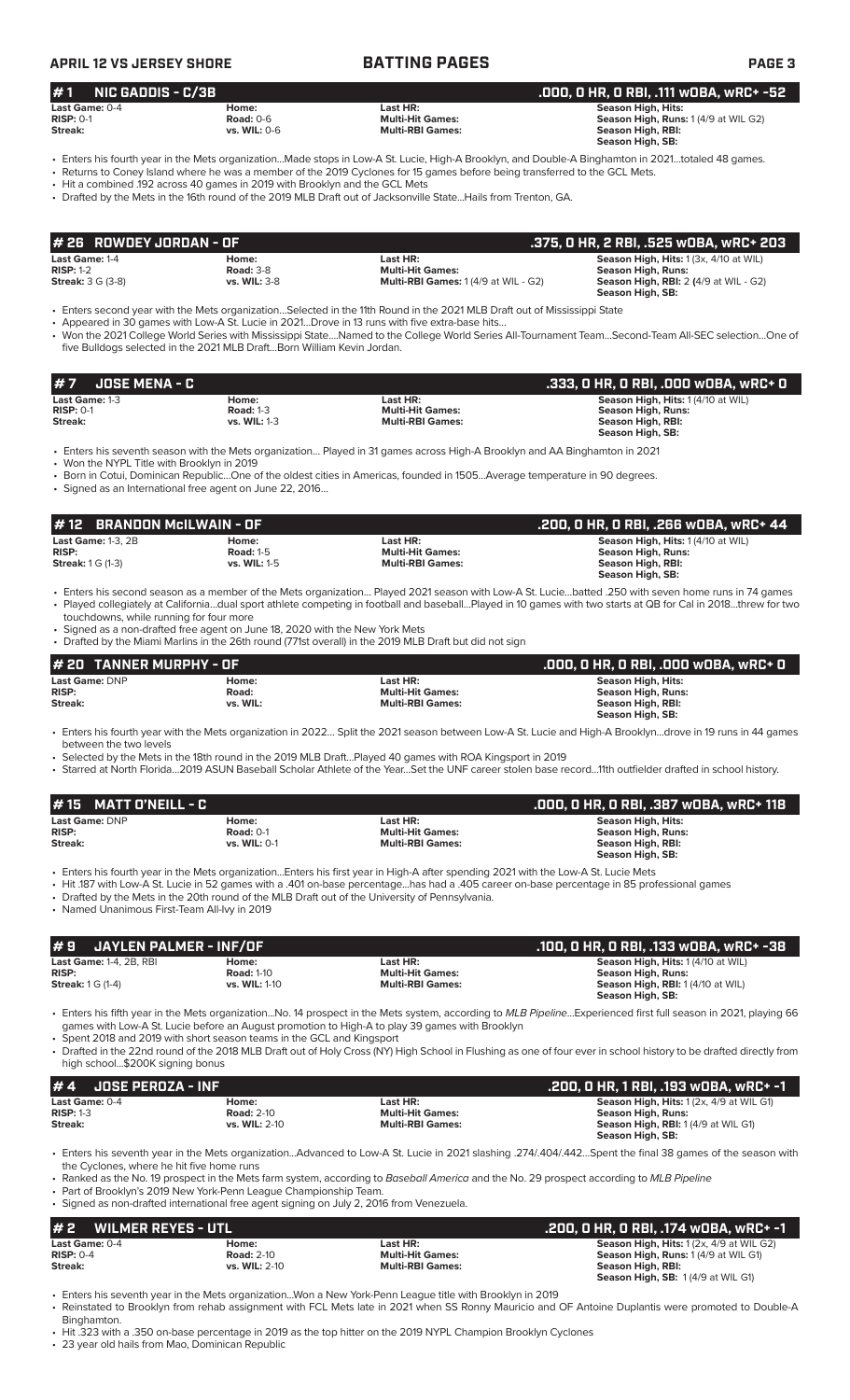| APRIL 12 VS JERSEY SHORE                                      |                                                                                                                                                                                  | <b>BATTING PAGES</b>                                                                                                                                                                                                       | <b>PAGE 4</b>                                                                                                                                                                                                                                                                                                                        |
|---------------------------------------------------------------|----------------------------------------------------------------------------------------------------------------------------------------------------------------------------------|----------------------------------------------------------------------------------------------------------------------------------------------------------------------------------------------------------------------------|--------------------------------------------------------------------------------------------------------------------------------------------------------------------------------------------------------------------------------------------------------------------------------------------------------------------------------------|
| # 23 MATT RUDICK - OF                                         |                                                                                                                                                                                  |                                                                                                                                                                                                                            | .000, 0 HR, 0 RBI, .258 w0BA, wRC+ 39                                                                                                                                                                                                                                                                                                |
| Last Game: DNP<br>$RISP: 0-3$<br>Streak:                      | Home:<br><b>Road: 0-4</b><br>vs. WIL: 0-4                                                                                                                                        | Last HR:<br><b>Multi-Hit Games:</b><br><b>Multi-RBI Games:</b>                                                                                                                                                             | <b>Season High, Hits:</b><br><b>Season High, Runs:</b><br><b>Season High, RBI:</b><br>Season High, SB: 1 (4/9 at WIL G2)                                                                                                                                                                                                             |
| • Member of the 15u USA Baseball national team                | • Drafted in the 13th Round in the 2021 MLB DraftStarred collegiately at San Diego State<br>• Named First-Team All-Mountain West selection in 2021 Hit .410 as a Redshirt-Junior | • Enters his second year with the Mets organizationplayed 21 games with the FCL Mets, hitting. 303 (23-76) with a .404 OBP.<br>• Scripps Rach alumni include SNL cast member Kyle Mooney and PGA golfer Xander Schauffele. |                                                                                                                                                                                                                                                                                                                                      |
| # 10                                                          | <b>WARREN SAUNDERS - INF</b>                                                                                                                                                     |                                                                                                                                                                                                                            | .000, 0 HR, 0 RBI, .000 WOBA, WRC+ 0                                                                                                                                                                                                                                                                                                 |
| Last Game: DNP<br><b>RISP:</b><br>Streak:                     | Home:<br>Road:<br>vs. WIL:                                                                                                                                                       | Last HR:<br><b>Multi-Hit Games:</b><br><b>Multi-RBI Games:</b>                                                                                                                                                             | <b>Season High, Hits:</b><br><b>Season High, Runs:</b><br>Season High, RBI:<br>Season High, SB:                                                                                                                                                                                                                                      |
| in his final game at Yankee Stadium.                          | • Signed as an international free agent in 2018 out of Grand Bahama, Bahamas                                                                                                     | ranked second in total bases (105) behind Top-10 Mets prospect Alex Ramirezplays outfield and all four infield positions                                                                                                   | • Enters his fifth year in the Mets organization and third seasonPlayed his first full season in 2021 with the Low-A St. Lucie Mets and led the team in hits (84) and<br>• Recent players from the Bahamas include Miami's Jazz Chisholm and Antoan Richardson, famous for scoring from second base on Derek Jeter's walk-off single |
| #3<br><b>JT SCHWARTZ - INF</b>                                |                                                                                                                                                                                  |                                                                                                                                                                                                                            | .111, O HR, O RBI, .174 WOBA, WRC+ -13                                                                                                                                                                                                                                                                                               |
| Last Game: 1-3. BB<br>$RISP: 0-2$<br><b>Streak: 1 G (1-3)</b> | Home:<br><b>Road: 1-9</b><br><b>vs. WIL: 1-9</b>                                                                                                                                 | Last HR:<br><b>Multi-Hit Games:</b><br><b>Multi-RBI Games:</b>                                                                                                                                                             | Season High, Hits: 1 (4/10 at WIL)<br><b>Season High, Runs:</b><br><b>Season High, RBI:</b><br>Season High, SB:                                                                                                                                                                                                                      |
|                                                               | the seventh highest in single-season UCLA history<br>• His UCLA teammate Kevin Kendall was also drafted by the Mets in 2021                                                      | two stealsMLB Pipeline ranks Schwartz as the number 19 overall prospect in the Mets organization.                                                                                                                          | • Enters his second year in the Mets organizationSaw first professional action in 2021 with Low-A St. LucieAppeared in 25 games with an OBP of .320 and<br>· Drafted in the fourth round by the Mets in 2021 out UCLAwas named an All-American and won the Pac-12 batting title as a sophomoreHis .396 average was                   |
| #48 JOE SUOZZI - OF                                           |                                                                                                                                                                                  |                                                                                                                                                                                                                            | .000, 0 HR, 0 RBI, .258 w0BA, wRC+ 39                                                                                                                                                                                                                                                                                                |
| Last Game: DNP<br><b>RISP:</b>                                | Home:<br><b>Road: 0-2</b>                                                                                                                                                        | Last HR:<br><b>Multi-Hit Games:</b>                                                                                                                                                                                        | Season High, Hits:<br>Season High, Runs: 1 (4/9 at WIL G2)                                                                                                                                                                                                                                                                           |
| Streak:                                                       | vs. WIL: 0-2                                                                                                                                                                     | <b>Multi-RBI Games:</b>                                                                                                                                                                                                    | Season High, RBI:<br>Season High, SB:                                                                                                                                                                                                                                                                                                |
|                                                               |                                                                                                                                                                                  |                                                                                                                                                                                                                            | • Enters his second year in the Mets organizationDrove in 23 runs with 14 stolen bases in 53 games across Low-A St. Lucie and High-A Brooklyn last year                                                                                                                                                                              |

• Signed by the Mets on June 15, 2020 out of Boston College • Attended Chaminade High School in Mineola, NY...won the 2013 CHSAA Title

• His father, Tom Suozzi, is the former Nassau County Executive and current U.S. House of Representatives member of NY's 3rd district (Nassau, Suffolk, Queens) running for New York State Governor.

| #B<br><b>WYATT YOUNG - INF</b> |                     |                         | .111, O HR, O RBI, .174 wOBA, wRC+ -13 |
|--------------------------------|---------------------|-------------------------|----------------------------------------|
| Last Game: 1-4                 | Home:               | Last HR:                | Season High, Hits: 1 (4/10 at WIL)     |
| $RISP: 0-4$                    | <b>Road: 1-9</b>    | <b>Multi-Hit Games:</b> | Season High, Runs:                     |
| <b>Streak:</b> 1 G (1-4)       | <b>vs. WIL: 1-9</b> | <b>Multi-RBI Games:</b> | Season High, RBI:                      |
|                                |                     |                         | Season High SR.                        |

• Enters his second year with the Mets organization

**Date Player Opponent Exit Velo Result**

• Appeared in 26 games at rookie-level FCL in 2021…Hit .370 and drove in 13 runs

• Drafted in the 15th round of the 2021 MLB Draft out of Pepperdine …WCC All-Freshman team selection in 2019…Joins Jordan Yamamoto as a current player with Hawaii ties in the Mets organization.

**Hardest Hit Balls 105+ Only - 2022 (**not all games listed- from available Hawkeye data**)**

# **Recent Home Run Chart**

**Date Player Opponent Exit Velo Launch Angle Distance**

**Season High, SB:**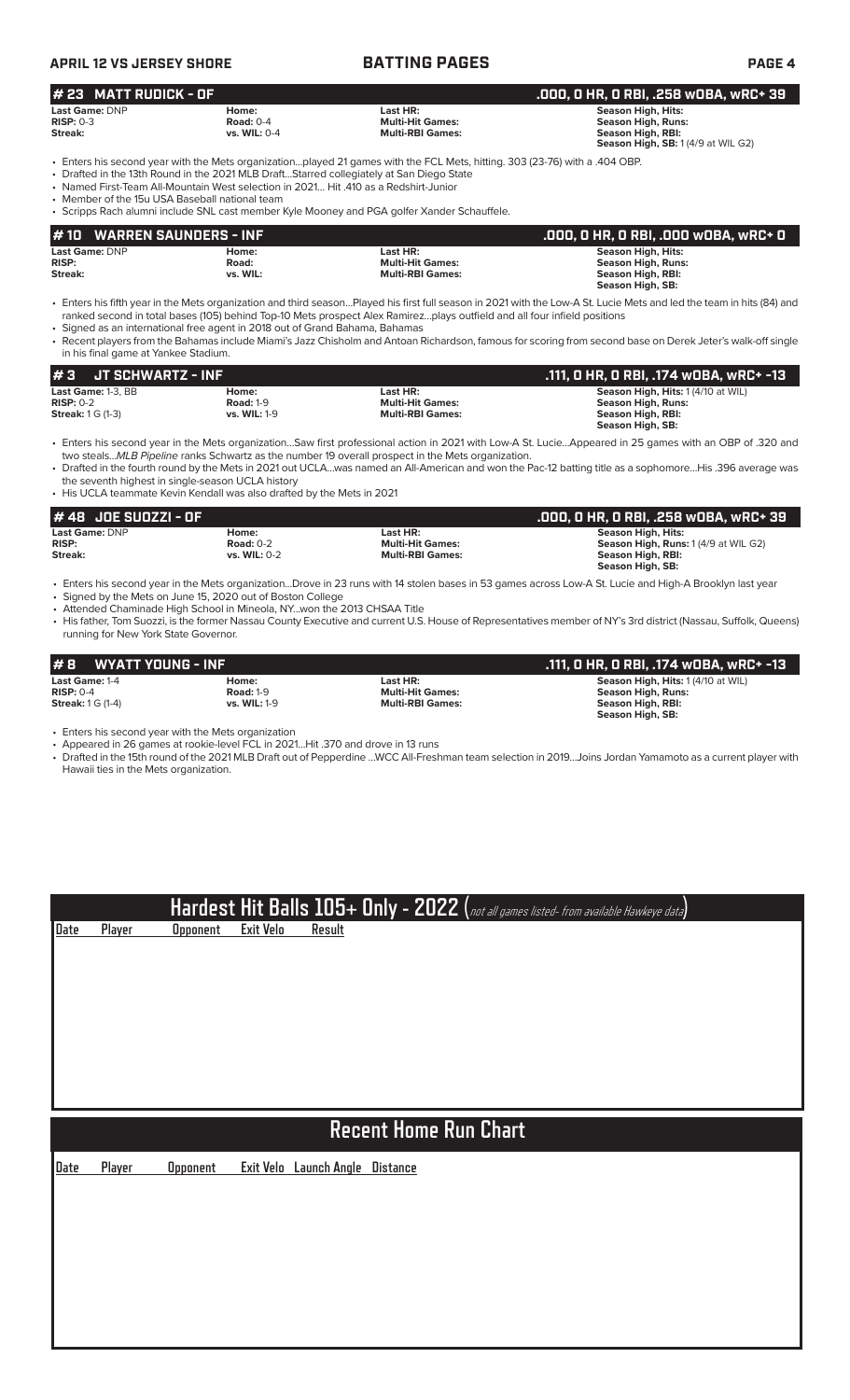## **APRIL 12 VS JERSEY SHORE BULLPEN PAGE PAGE 5**

|--|--|

| #18<br>Last App:                                          | <b>NOLAN CLENNEY - RHP</b><br>Last Loss:                                                                                                                                                                                                                                                                                                          | SV/OP (Last):              | O K%, O BB%, O.OO ERA, O G   | Holds: |                             |                  |                                | <b>LAST FIVE APPEARANCES</b><br><b>NOLAN CLENNEY</b> |                |        |                |
|-----------------------------------------------------------|---------------------------------------------------------------------------------------------------------------------------------------------------------------------------------------------------------------------------------------------------------------------------------------------------------------------------------------------------|----------------------------|------------------------------|--------|-----------------------------|------------------|--------------------------------|------------------------------------------------------|----------------|--------|----------------|
| Leadoff:                                                  | <b>Inherited Runners/Stranded:</b>                                                                                                                                                                                                                                                                                                                |                            |                              |        | DATE OPP                    | <b>DEC</b>       | IP                             | H R ER BB                                            |                | К      | <b>HR</b>      |
|                                                           | • Enters his second year in the Mets organizationReceived from Low-A St. Lucie on September 7<br>· Signed to a minor league deal on June 28, 2021Made 13 relief apps for Low-A St. Lucie<br>• Pitched with Gary in 2021 and with Utica in 2019 and 2020 in independent baseball<br>• 25 year old hails from Northville, MichiganAttended NC State |                            |                              |        |                             |                  |                                |                                                      |                |        |                |
| #36                                                       | <b>JUSTIN COURTNEY - RHP</b>                                                                                                                                                                                                                                                                                                                      |                            | 27 K%, 18 BB%, 4.50 ERA, 1 G |        |                             |                  |                                | <b>JUSTIN COURTNEY</b>                               |                |        |                |
| Last App: 4/9 G2 at WIL Last Loss:<br>Leadoff: 1-2        |                                                                                                                                                                                                                                                                                                                                                   | SV/OP (Last):              |                              | Holds: | DATE OPP<br>4/9 (G2)@WIL    | DEC<br><b>SV</b> | IP<br>2.0                      | R<br>ER<br>н<br>2                                    | BB<br>2        | К<br>3 | HR<br>$\Omega$ |
| 66ers in 2021                                             | • Enters first season with the Mets organization Signed on September 10, 2021<br>. Began career with the Angels organizationPitched 43.0 IP across Rokand Low-A Inland Empire                                                                                                                                                                     |                            |                              |        |                             |                  |                                |                                                      |                |        |                |
|                                                           | • Played collegiately at Maine Named Louisville Slugger Freshman All-American                                                                                                                                                                                                                                                                     |                            |                              |        |                             |                  | <b>JOSH HEJKA</b>              |                                                      |                |        |                |
| #13<br>Last App: 4/9 G1 at WIL Last Loss:<br>Leadoff: 0-1 | <b>JOSH HEJKA - RHP</b>                                                                                                                                                                                                                                                                                                                           | SV/OP (Last):              | 40 K%, 0 BB%, 0.00 ERA, 1 G  | Holds: | DATE OPP<br>4/9 (G1)@ WIL   | <b>DEC</b>       | IP<br>1.0                      | Н<br>R<br>ER<br>2<br>0<br>$\Omega$                   | BB<br>$\Omega$ | К<br>2 | HR<br>$\Omega$ |
|                                                           | • Enters his fourth year in the Mets organization<br>• Pitched with High-A Brooklyn, Double-A Binghamton, and Triple-A Syracuse in 2021                                                                                                                                                                                                           |                            |                              |        |                             |                  |                                |                                                      |                |        |                |
|                                                           | • Played collegiately at Division III Johns Hopkins Holds the Blue Jay record for career saves and<br>single-season appearancesMember of the 2019 College World Series All-Tournament Team.                                                                                                                                                       |                            |                              |        | DATE<br>OPP                 | DEC              | IP                             | <b>COLBY MORRIS</b><br>R<br>ER<br>н                  | BB             | Κ      | HR             |
| #38<br>Last App: 4/10 at WIL                              | <b>COLBY MORRIS - RHP</b><br><b>Last Loss:</b>                                                                                                                                                                                                                                                                                                    | SV/OP (Last):              | 33 K%, O BB%, O.OO ERA, 1 G  | Holds: | @WIL<br>4/10                |                  | 1.2                            | 0<br>0<br>1                                          | 0              | 2      | $\Omega$       |
| Leadoff: 0-1                                              |                                                                                                                                                                                                                                                                                                                                                   |                            |                              |        |                             |                  |                                |                                                      |                |        |                |
|                                                           | . Enters his second season with the Mets organizationSigned by the club on March 19, 2021<br>•Pitched in 31 G across Low-A St. Lucie & High-A Brooklyn in 2021struck out 65 batters in 55.1 IP                                                                                                                                                    |                            |                              |        |                             |                  |                                |                                                      |                |        |                |
|                                                           | . Played collegiately at Division III Middlebury College Played two seasons of Independent base-<br>ball with the Gary SouthShore Railcats, Milwaukee Milkmen, and Chicago Deep Dish                                                                                                                                                              |                            |                              |        | DATE OPP                    | <b>DEC</b>       |                                | <b>HUNTER PARSONS</b><br>IP H R ER BB K              |                |        | HR             |
| #17                                                       | <b>HUNTER PARSONS - RHP</b>                                                                                                                                                                                                                                                                                                                       |                            | O K%, O BB%, O.OO ERA, O G   |        |                             |                  |                                |                                                      |                |        |                |
| Last App:<br>Leadoff:                                     | <b>Last Loss:</b>                                                                                                                                                                                                                                                                                                                                 | SV/OP (Last):              |                              | Holds: |                             |                  |                                |                                                      |                |        |                |
|                                                           | . Enters his fourth year in the Mets org. Pitched with Low-A St. Lucie and High-A Brooklyn in 2021                                                                                                                                                                                                                                                |                            |                              |        |                             |                  |                                |                                                      |                |        |                |
|                                                           | Drafted in the 19th round by the Mets in 2019Third-team All-Big Ten selection<br>Drafted out of Parkside High School by Cleveland (40th round) in 2015 but did not sign                                                                                                                                                                           |                            |                              |        | DATE<br>OPP<br>@WIL<br>4/10 | <b>DEC</b>       | <b>EVY RUIBAL</b><br>IP<br>1.0 | н<br>R<br>ER<br>$\overline{2}$                       | BB<br>$\Omega$ | К<br>2 | HR<br>$\Omega$ |
| #50                                                       | <b>EVY RUIBAL - RHP</b>                                                                                                                                                                                                                                                                                                                           | 40 K%, 0 BB% 9.00 ERA, 1 G |                              |        |                             |                  |                                |                                                      |                |        |                |
| Last App: 4/10 at WIL<br>Leadoff: 1-1                     | <b>Last Loss:</b>                                                                                                                                                                                                                                                                                                                                 | SV/OP (Last):              | Holds:                       |        |                             |                  |                                |                                                      |                |        |                |
|                                                           | · Signed to a minor league deal on June 27, 2021 from the Florence Y'alls (Frontier League)                                                                                                                                                                                                                                                       |                            |                              |        | OPP<br>DATE                 | DEC              | ΙP                             | <b>REYSON SANTOS</b><br>R                            | ER<br>BB       |        | HR             |
|                                                           | • Pitched in the Dodgers system from 2015-2018, reaching High-A Rancho Cucamonga<br>• Drafted by the Dodgers in the 16th round of the 2017 MLB Draft from Notre Dame<br>• From Milburn, New Jersey, attending Milburn High School                                                                                                                 |                            |                              |        | 4/10<br>@WIL                |                  | 1.0                            | 0<br>0<br>$\circ$                                    | 1              | 2      | $\Omega$       |
| #34                                                       | <b>REYSON SANTOS - RHP</b>                                                                                                                                                                                                                                                                                                                        |                            | 50 K%, 25 BB%, 0.00 ERA, 1 G |        |                             |                  |                                |                                                      |                |        |                |
| Last App: 4/10 at WIL<br>Leadoff: 0-1                     | <b>Last Loss:</b>                                                                                                                                                                                                                                                                                                                                 | SV/OP (Last):              |                              | Holds: |                             |                  |                                | <b>SAMMY TAVAREZ</b>                                 |                |        |                |
|                                                           | • Enters his fourth year in the Mets organization<br>- Began the 2021 season with Low-A St. Luciewhere he struck out 44 batters in 35.1 inningsPro-<br>moted to High-A Brooklyn making three appearances in 2021<br>• His native Bani is home to several former MLB players, including Manny, Willy, and Erick Aybar.                             |                            |                              |        | DATE OPP                    | DEC              | IP                             | H R ER BB                                            |                | K      | HR             |
|                                                           |                                                                                                                                                                                                                                                                                                                                                   |                            |                              |        |                             |                  |                                |                                                      |                |        |                |
| #46<br>Last App:<br>Leadoff:                              | <b>SAMMY TAVAREZ - RHP</b><br><b>Last Loss:</b>                                                                                                                                                                                                                                                                                                   | SV/OP (Last):              | O K%, O BB%, O.OO ERA, O G   | Holds: |                             |                  |                                |                                                      |                |        |                |
| striking out 52 batters in 31.0 innings                   | · Enters his second season with the Mets organizationPlayed 2021 season with Low-A St. Lucie                                                                                                                                                                                                                                                      |                            |                              |        |                             |                  |                                |                                                      |                |        |                |

• Signed by the Yankees as a free agent on January 17, 2018

• Hails from Santo, Domingo, Dominican Republic.

|                |                                    |  |  | <b>Number of Pitches Thrown</b> |      |
|----------------|------------------------------------|--|--|---------------------------------|------|
| <b>Pitcher</b> | Days Rest 4/12 4/13 4/14 4/15 4/16 |  |  |                                 | 4/17 |
| Clenney        | 3                                  |  |  |                                 |      |
| Courtney       | 2                                  |  |  |                                 |      |
| Hejka          | 2                                  |  |  |                                 |      |
| <b>Morris</b>  |                                    |  |  |                                 |      |
| Parsons        | 3                                  |  |  |                                 |      |
| Ruibal         |                                    |  |  |                                 |      |
| Santos, Rey.   |                                    |  |  |                                 |      |
| Tavarez        | з                                  |  |  |                                 |      |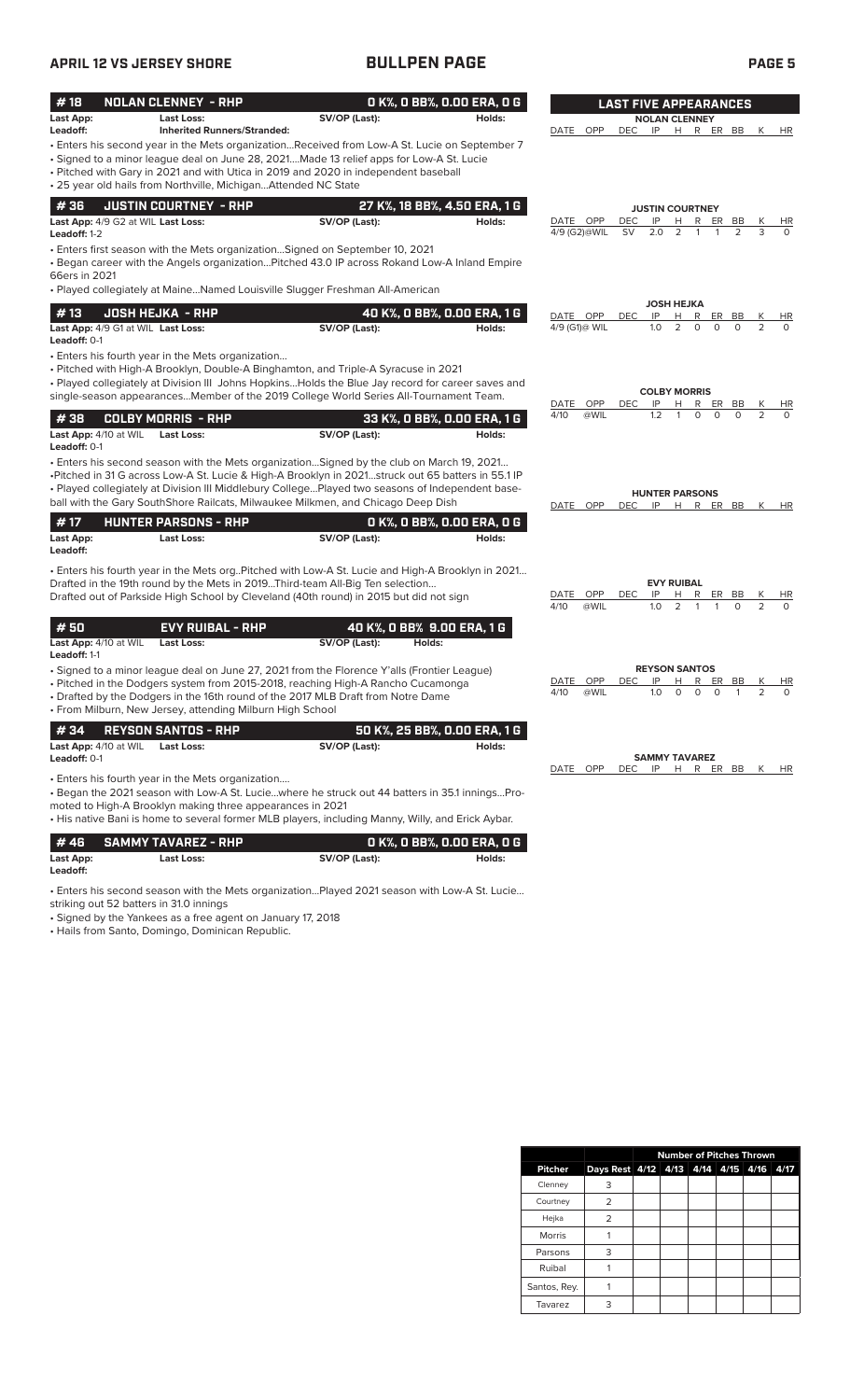### **APRIL 12 VS JERSEY SHORE HIGH/LOW & CHARTS PAGE 6**

| INDIVIDUAL BATTING HIGHS                                                                                                                                                                                                                                                                                                                                                                                                                               |
|--------------------------------------------------------------------------------------------------------------------------------------------------------------------------------------------------------------------------------------------------------------------------------------------------------------------------------------------------------------------------------------------------------------------------------------------------------|
|                                                                                                                                                                                                                                                                                                                                                                                                                                                        |
|                                                                                                                                                                                                                                                                                                                                                                                                                                                        |
|                                                                                                                                                                                                                                                                                                                                                                                                                                                        |
|                                                                                                                                                                                                                                                                                                                                                                                                                                                        |
| Most Doubles, Game1 (3x, Jaylen Palmer, Brandon McIlwain, 4/10 at Wilmington)                                                                                                                                                                                                                                                                                                                                                                          |
|                                                                                                                                                                                                                                                                                                                                                                                                                                                        |
|                                                                                                                                                                                                                                                                                                                                                                                                                                                        |
|                                                                                                                                                                                                                                                                                                                                                                                                                                                        |
|                                                                                                                                                                                                                                                                                                                                                                                                                                                        |
|                                                                                                                                                                                                                                                                                                                                                                                                                                                        |
|                                                                                                                                                                                                                                                                                                                                                                                                                                                        |
|                                                                                                                                                                                                                                                                                                                                                                                                                                                        |
|                                                                                                                                                                                                                                                                                                                                                                                                                                                        |
| Most Strikeouts, Game2 (6x, last: Jordan, Peroza, Gaddis, 4/10 at Wilmington)                                                                                                                                                                                                                                                                                                                                                                          |
|                                                                                                                                                                                                                                                                                                                                                                                                                                                        |
|                                                                                                                                                                                                                                                                                                                                                                                                                                                        |
| Most Stolen Bases, Game 1 (2x, last: Matt Rudick, 4/9 at Wilmington G2)                                                                                                                                                                                                                                                                                                                                                                                |
| <b>TEAM BATTING HIGHS</b>                                                                                                                                                                                                                                                                                                                                                                                                                              |
|                                                                                                                                                                                                                                                                                                                                                                                                                                                        |
|                                                                                                                                                                                                                                                                                                                                                                                                                                                        |
|                                                                                                                                                                                                                                                                                                                                                                                                                                                        |
|                                                                                                                                                                                                                                                                                                                                                                                                                                                        |
|                                                                                                                                                                                                                                                                                                                                                                                                                                                        |
|                                                                                                                                                                                                                                                                                                                                                                                                                                                        |
|                                                                                                                                                                                                                                                                                                                                                                                                                                                        |
|                                                                                                                                                                                                                                                                                                                                                                                                                                                        |
|                                                                                                                                                                                                                                                                                                                                                                                                                                                        |
|                                                                                                                                                                                                                                                                                                                                                                                                                                                        |
|                                                                                                                                                                                                                                                                                                                                                                                                                                                        |
|                                                                                                                                                                                                                                                                                                                                                                                                                                                        |
| $M_{\text{out}}$ $\Gamma_{\text{out}}$ $\Gamma_{\text{out}}$ $\Gamma_{\text{out}}$ $\Gamma_{\text{out}}$ $\Gamma_{\text{out}}$ $\Gamma_{\text{out}}$ $\Gamma_{\text{out}}$ $\Gamma_{\text{out}}$ $\Gamma_{\text{out}}$ $\Gamma_{\text{out}}$ $\Gamma_{\text{out}}$ $\Gamma_{\text{out}}$ $\Gamma_{\text{out}}$ $\Gamma_{\text{out}}$ $\Gamma_{\text{out}}$ $\Gamma_{\text{out}}$ $\Gamma_{\text{out}}$ $\Gamma_{\text{out}}$ $\Gamma_{\text{out}}$ $\$ |

### **FIELDING**

Most Errors, Team, Game.....................................................................1 (4/9 at Wilmington G2) Most Errors, Individual, Game.................................1 (Wilmer Reyes, 4/9 at Wilmington G2) Most Double Plays Turned, Nine-Inning Game.............................1 (4/9 at Wilmington - G1) Consecutive Errorless Games, Team.................................................1 (4/9 at Wilmington G1)

|                                            | <b>TOTAL</b><br><b>NAME</b> | (LAST)  |                        |  |
|--------------------------------------------|-----------------------------|---------|------------------------|--|
| <b>STARTERS BY POSITION</b>                |                             |         |                        |  |
| C- O'Neill (1), Gaddis (1), Mena (1)       |                             |         |                        |  |
|                                            |                             |         |                        |  |
| 1B- Schwartz (3)                           |                             |         |                        |  |
|                                            |                             |         |                        |  |
| 2B- Young (2), Reyes (1)                   |                             |         |                        |  |
|                                            |                             |         |                        |  |
| <b>3B-</b> Peroza (3)                      |                             |         |                        |  |
|                                            |                             |         |                        |  |
| <b>SS-</b> Reyes (2), Young (1)            | <b>UNIFORM RECORDS</b>      |         |                        |  |
|                                            |                             |         |                        |  |
| LF- Jordan (2), Rudick (1)                 | <b>Home White</b>           |         |                        |  |
|                                            |                             |         |                        |  |
| CF- Palmer (3)                             | <b>Road Gray</b>            | $1 - 2$ |                        |  |
|                                            | <b>Championship Gold</b>    |         |                        |  |
| RF- McIlwain (2), Suozzi (1)               |                             |         |                        |  |
|                                            | <b>Coney Island</b>         |         |                        |  |
| DH- Jordan (1), Rudick (1), Gaddis (1)     |                             |         |                        |  |
|                                            | Los Jefes                   |         |                        |  |
|                                            |                             |         |                        |  |
| <b>STARTERS BY BATTING ORDER</b>           | <b>Black Mets Jerseys</b>   |         |                        |  |
| 1st - Rudick (2), Jordan (1)               |                             |         | Opponent Hits More HRs |  |
|                                            |                             |         |                        |  |
| $2nd$ - Reyes $(3)$                        |                             |         |                        |  |
|                                            |                             |         |                        |  |
| 3rd - Young (3)                            |                             |         |                        |  |
|                                            |                             |         |                        |  |
| 4th-Peroza (3)                             |                             |         |                        |  |
|                                            |                             |         |                        |  |
| 5th-Schwartz (3)                           |                             |         |                        |  |
|                                            |                             |         |                        |  |
| 6th-Palmer (3)                             |                             |         |                        |  |
|                                            |                             |         |                        |  |
| 7th- Gaddis (2), McIlwain (1)              |                             |         |                        |  |
|                                            |                             |         |                        |  |
| 8th- O'Neill (1), Suozzi (1), Mcllwain (1) |                             |         |                        |  |
|                                            |                             |         |                        |  |

**9th-** Jordan (2), Mena (1)

|             | <b>CATCHERS STEALING</b> |     |            |      | <b>MULTI-RUN INNINGS</b> |               |
|-------------|--------------------------|-----|------------|------|--------------------------|---------------|
| <b>Name</b> | СS                       | ΔТΤ | <b>PCT</b> | Runs | <b>Times</b>             | Last          |
| Gaddis      |                          |     | 0%         |      |                          | 4/9 at WIL G2 |
| Mena        |                          |     |            |      |                          |               |
| O'Neill     |                          |     | 33%        |      |                          |               |

|                  |    | 2 | я | 4 | я |   | 6 7 8 | - 91 | 10+ TOTALS |
|------------------|----|---|---|---|---|---|-------|------|------------|
| <b>OPPONENTS</b> | Iб |   |   |   |   | , |       |      | 10         |
| <b>BKLYN</b>     |    |   |   |   |   |   |       |      | 4          |

| INDIVIDUAL PITCHING HIGHS                                                           |  |
|-------------------------------------------------------------------------------------|--|
|                                                                                     |  |
|                                                                                     |  |
|                                                                                     |  |
|                                                                                     |  |
|                                                                                     |  |
|                                                                                     |  |
|                                                                                     |  |
|                                                                                     |  |
|                                                                                     |  |
|                                                                                     |  |
| Most Consecutive Scoreless Inn., Starter4 (Jose Chacin, 4/9-present)                |  |
| Most Consecutive Scoreless Inn., Reliever ………………4 (Oscar Rojas, 4/10 at Wilmington) |  |
|                                                                                     |  |

| <b>TEAM PITCHING HIGHS</b> |  |
|----------------------------|--|
|                            |  |
|                            |  |
|                            |  |
|                            |  |
|                            |  |
|                            |  |
|                            |  |
|                            |  |
|                            |  |
|                            |  |
|                            |  |
|                            |  |
|                            |  |
|                            |  |
|                            |  |
|                            |  |
|                            |  |
| <b>TEAM MISCELLANEOUS</b>  |  |

| <u>i can indoceraneo di mandia di sensi di sensi di sensi di sensi di sensi di sensi di sensi di sensi di sensi </u> |  |
|----------------------------------------------------------------------------------------------------------------------|--|
|                                                                                                                      |  |
|                                                                                                                      |  |
|                                                                                                                      |  |
|                                                                                                                      |  |
|                                                                                                                      |  |
|                                                                                                                      |  |
|                                                                                                                      |  |
|                                                                                                                      |  |
|                                                                                                                      |  |
|                                                                                                                      |  |
|                                                                                                                      |  |
|                                                                                                                      |  |
|                                                                                                                      |  |

| OUTFIELD ASSISTS (O)        |         | RECORD BREAKDOWN           |  |  |  |  |
|-----------------------------|---------|----------------------------|--|--|--|--|
| <b>NAME</b><br><b>TOTAL</b> | (LAST)  |                            |  |  |  |  |
|                             |         |                            |  |  |  |  |
|                             |         |                            |  |  |  |  |
|                             |         |                            |  |  |  |  |
|                             |         |                            |  |  |  |  |
|                             |         |                            |  |  |  |  |
|                             |         |                            |  |  |  |  |
|                             |         |                            |  |  |  |  |
|                             |         |                            |  |  |  |  |
|                             |         |                            |  |  |  |  |
| <b>UNIFORM RECORDS</b>      |         |                            |  |  |  |  |
|                             |         |                            |  |  |  |  |
| <b>Home White</b>           |         |                            |  |  |  |  |
|                             |         |                            |  |  |  |  |
| <b>Road Gray</b>            | $1 - 2$ |                            |  |  |  |  |
| <b>Championship Gold</b>    |         |                            |  |  |  |  |
|                             |         |                            |  |  |  |  |
| <b>Coney Island</b>         |         |                            |  |  |  |  |
|                             |         |                            |  |  |  |  |
| Los Jefes                   |         |                            |  |  |  |  |
|                             |         | Do Not Allow a Home Run1-2 |  |  |  |  |
| <b>Black Mets Jerseys</b>   |         |                            |  |  |  |  |
|                             |         |                            |  |  |  |  |
|                             |         |                            |  |  |  |  |
|                             |         |                            |  |  |  |  |
|                             |         |                            |  |  |  |  |
|                             |         |                            |  |  |  |  |
|                             |         |                            |  |  |  |  |
|                             |         |                            |  |  |  |  |
|                             |         |                            |  |  |  |  |
|                             |         |                            |  |  |  |  |
|                             |         |                            |  |  |  |  |
|                             |         |                            |  |  |  |  |
|                             |         |                            |  |  |  |  |
|                             |         |                            |  |  |  |  |
|                             |         |                            |  |  |  |  |
|                             |         |                            |  |  |  |  |
|                             |         |                            |  |  |  |  |
|                             |         |                            |  |  |  |  |
|                             |         |                            |  |  |  |  |
|                             |         |                            |  |  |  |  |
|                             |         |                            |  |  |  |  |
|                             |         |                            |  |  |  |  |
| <b>EJECTIONS</b>            |         |                            |  |  |  |  |
| <b>Umpire</b>               | Date    |                            |  |  |  |  |

| <b>MISC. WINS</b>     |
|-----------------------|
| Come from Behind Wins |
|                       |
|                       |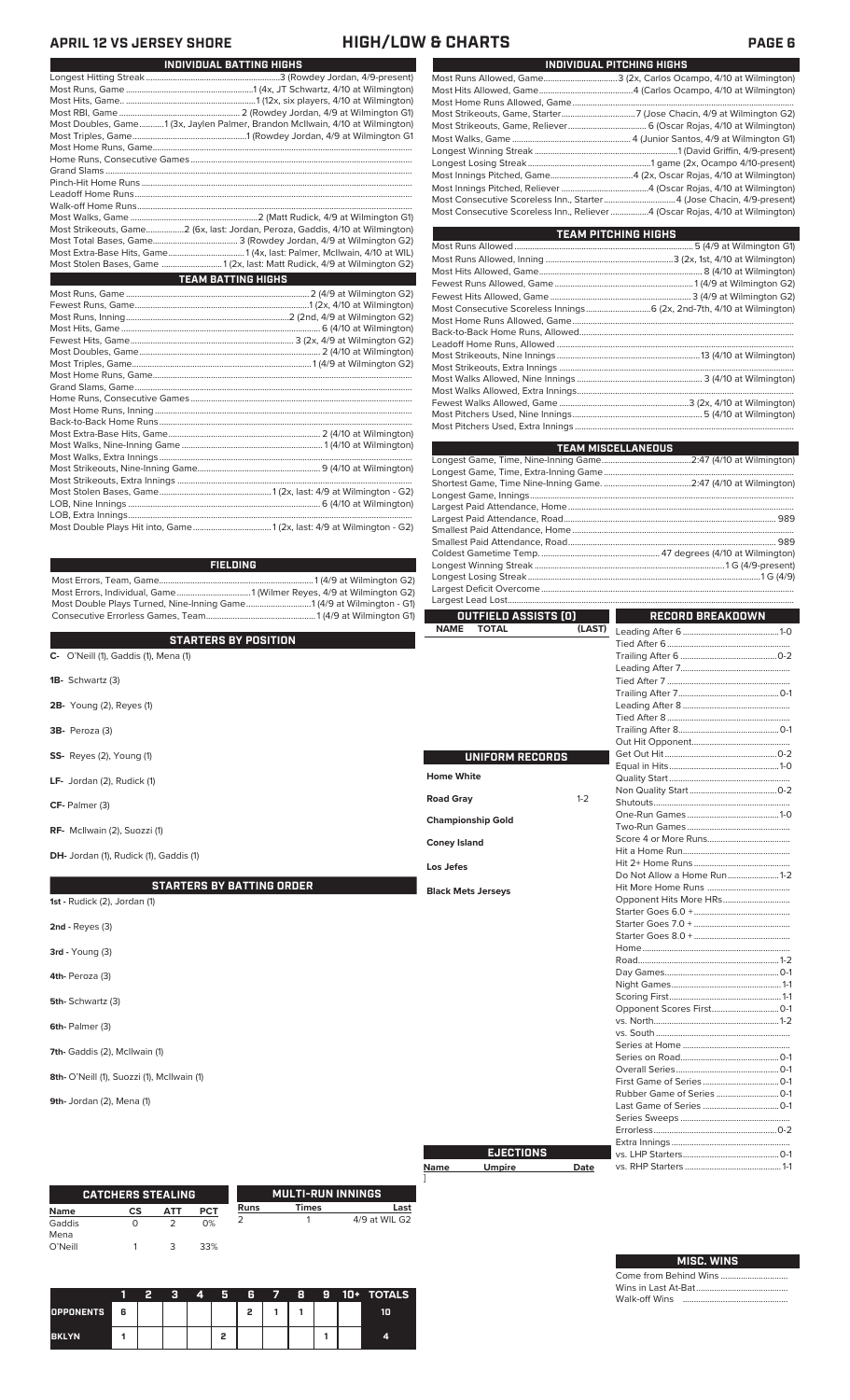## **APRIL 12 VS JERSEY SHORE GAME BY GAME RESULTS**

| <b>DATE</b>          | GM#                 | <b>OPPONENT</b>                                                      | W-L/TIME SCORE                      |                   | <b>RECORD</b>      | POSITION                                                               | GA/GB            | <b>WINNING PITCHER</b>                     | <b>LOSING PITCHER</b>                       | <b>SAVE</b>         | <b>TIME</b>  | <b>ATTENDANCE</b> |
|----------------------|---------------------|----------------------------------------------------------------------|-------------------------------------|-------------------|--------------------|------------------------------------------------------------------------|------------------|--------------------------------------------|---------------------------------------------|---------------------|--------------|-------------------|
| 4/8<br>4/9           | -1                  | at Wilmington<br>at Wilmington                                       | L                                   | $5-1(7)$          | $0 - 1$            | PPD (Wet Grounds; doubleheader scheduled for 4/9)<br>T <sub>2</sub> nd | $-0.5$           | Lucas Knowles (1-0)                        | Junior Santos (0-2)                         |                     | 1:51         | 989               |
| 4/10                 | $\overline{2}$<br>3 | at Wilmington<br>at Wilmington                                       | W<br>L                              | $2-1(7)$<br>$4-1$ | $1 - 1$<br>$1 - 2$ | T <sub>2</sub> nd<br>4th                                               | $-1.0$<br>$-2.0$ | David Griffin (1-0)<br>Carlos Romero (1-0) | Michael Cuevas (0-1)<br>Carlos Ocampo (0-1) | Justin Courtney (1) | 1:59<br>2:47 | 966               |
| 4/11<br>4/12<br>4/13 | 4<br>5              | <b>Jersey Shore</b><br><b>Jersey Shore</b>                           | 7:00 p.m.<br>7:00 p.m.              |                   |                    |                                                                        |                  | OFF DAY                                    |                                             |                     |              |                   |
| 4/14<br>4/15         | 6<br>7              | <b>Jersey Shore</b><br><b>Jersey Shore</b>                           | 7:00 p.m.<br>7:00 p.m.              |                   |                    |                                                                        |                  |                                            |                                             |                     |              |                   |
| 4/16<br>4/17         | 8<br>9              | <b>Jersey Shore</b><br><b>Jersey Shore</b>                           | 2:00 p.m.<br>2:00 p.m.              |                   |                    |                                                                        |                  |                                            |                                             |                     |              |                   |
| 4/18<br>4/19         | 10                  | at Hudson Valley                                                     | 7:05 p.m.                           |                   |                    |                                                                        |                  | OFF DAY                                    |                                             |                     |              |                   |
| 4/20<br>4/21         | 11<br>12            | at Hudson Valley<br>at Hudson Valley                                 | 7:05 p.m.<br>7:05 p.m.              |                   |                    |                                                                        |                  |                                            |                                             |                     |              |                   |
| 4/22<br>4/23         | 13<br>14            | at Hudson Valley<br>at Hudson Valley                                 | 7:05 p.m.<br>6:05 p.m.              |                   |                    |                                                                        |                  |                                            |                                             |                     |              |                   |
| 4/24<br>4/25         | 15                  | at Hudson Valley                                                     | 2:05 p.m.                           |                   |                    |                                                                        |                  | OFF DAY                                    |                                             |                     |              |                   |
| 4/26<br>4/27         | 16<br>17            | <b>Bowling Green</b><br><b>Bowling Green</b>                         | 7:00 p.m.<br>7:00 p.m.              |                   |                    |                                                                        |                  |                                            |                                             |                     |              |                   |
| 4/28<br>4/29         | 18<br>19            | <b>Bowling Green</b><br><b>Bowling Green</b>                         | 7:00 p.m.<br>7:00 p.m.              |                   |                    |                                                                        |                  |                                            |                                             |                     |              |                   |
| 4/30<br>5/1          | 20<br>21            | <b>Bowling Green</b><br><b>Bowling Green</b>                         | 2:00 p.m.<br>2:00 p.m.              |                   |                    |                                                                        |                  | APRIL (0-0)                                |                                             |                     |              |                   |
| 5/2<br>5/3           | 22                  | at Aberdeen                                                          | 7:05 p.m.                           |                   |                    |                                                                        |                  | OFF DAY                                    |                                             |                     |              |                   |
| 5/4<br>5/5           | 23<br>24            | at Aberdeen<br>at Aberdeen                                           | 7:05 p.m.<br>7:05 p.m.              |                   |                    |                                                                        |                  |                                            |                                             |                     |              |                   |
| 5/6<br>5/7           | 25<br>26            | at Aberdeen<br>at Aberdeen                                           | 7:05 p.m.<br>6:05 p.m.              |                   |                    |                                                                        |                  |                                            |                                             |                     |              |                   |
| 5/8<br>5/9           | 27                  | at Aberdeen                                                          | 2:05 p.m.                           |                   |                    |                                                                        |                  | OFF DAY                                    |                                             |                     |              |                   |
| 5/10<br>5/11<br>5/12 | 28<br>29<br>30      | Wilmington<br>Wilmington                                             | 7:00 p.m.<br>7:00 p.m.              |                   |                    |                                                                        |                  |                                            |                                             |                     |              |                   |
| 5/13<br>5/14         | 31<br>32            | Wilmington<br>Wilmington<br>Wilmington                               | 7:00 p.m.<br>7:00 p.m.<br>6:00 p.m. |                   |                    |                                                                        |                  |                                            |                                             |                     |              |                   |
| 5/15<br>5/16         | 32                  | Wilmington                                                           | 2:00 p.m.                           |                   |                    |                                                                        |                  | OFF DAY                                    |                                             |                     |              |                   |
| 5/17<br>5/18         | 35<br>36            | <b>Hudson Valley</b><br><b>Hudson Valley</b>                         | 7:00 p.m.<br>12:00 p.m.             |                   |                    |                                                                        |                  |                                            |                                             |                     |              |                   |
| 5/19<br>5/20         | 37<br>38            | <b>Hudson Valley</b><br><b>Hudson Valley</b>                         | 7:00 p.m.<br>7:00 p.m.              |                   |                    |                                                                        |                  |                                            |                                             |                     |              |                   |
| 5/21<br>5/22         | 39<br>40            | <b>Hudson Valley</b><br><b>Hudson Valley</b>                         | 6:00 p.m.<br>2:00 p.m.              |                   |                    |                                                                        |                  |                                            |                                             |                     |              |                   |
| 5/23<br>5/24<br>5/25 | 41<br>42            | at Bowling Green 6:35 p.m.*<br>at Bowling Green                      | 6:35 p.m.*                          | (CT)<br>(CT)      |                    |                                                                        |                  | OFF DAY                                    |                                             |                     |              |                   |
| 5/26<br>5/27         | 43<br>44            | at Bowling Green<br>at Bowling Green 6:35 p.m.*                      | 6:35 p.m.*                          | (CT)<br>(CT)      |                    |                                                                        |                  |                                            |                                             |                     |              |                   |
| 5/28<br>5/29         | 45<br>46            | at Bowling Green 6:35 p.m.*<br>at Bowling Green 1:05 p.m.*           |                                     | (CT)<br>(CT)      |                    |                                                                        |                  |                                            |                                             |                     |              |                   |
| 5/30<br>5/31         | 47                  | at Jersey Shore                                                      | 7:05 p.m.                           |                   |                    |                                                                        |                  | OFF DAY                                    |                                             |                     |              |                   |
| 6/1                  | 48                  | at Jersey Shore                                                      | 7:05 p.m.                           |                   |                    |                                                                        |                  | <u>MAY (0-0)</u>                           |                                             |                     |              |                   |
| 6/2<br>6/3<br>6/4    | 49<br>50<br>51      | at Jersey Shore<br>at Jersey Shore<br>at Jersey Shore                | 7:05 p.m.<br>7:05 p.m.              |                   |                    |                                                                        |                  |                                            |                                             |                     |              |                   |
| 6/5<br>6/6           | 52                  | at Jersey Shore                                                      | 7:05 p.m.<br>1:05 p.m.              |                   |                    |                                                                        |                  | OFF DAY                                    |                                             |                     |              |                   |
| 6/7<br>6/8           | 53<br>54            | Aberdeen<br>Aberdeen                                                 | 7:00 p.m.<br>7:00 p.m.              |                   |                    |                                                                        |                  |                                            |                                             |                     |              |                   |
| 6/9<br>6/10          | 55<br>56            | Aberdeen<br>Aberdeen                                                 | 7:00 p.m.<br>7:00 p.m.              |                   |                    |                                                                        |                  |                                            |                                             |                     |              |                   |
| 6/11<br>6/12         | 57<br>58            | Aberdeen<br>Aberdeen                                                 | 6:00 p.m.<br>2:00 p.m.              |                   |                    |                                                                        |                  |                                            |                                             |                     |              |                   |
| 6/13<br>6/14         | 59                  | at Wilmington                                                        | 6:35 p.m.                           |                   |                    |                                                                        |                  | OFF DAY                                    |                                             |                     |              |                   |
| 6/15<br>6/16         | 60<br>61            | at Wilmington<br>at Wilmington                                       | 6:35 p.m.<br>6:35 p.m.              |                   |                    |                                                                        |                  |                                            |                                             |                     |              |                   |
| 6/17<br>6/18<br>6/19 | 62<br>63<br>64      | at Wilmington<br>at Wilmington<br>at Wilmington                      | 6:35 p.m.<br>6:35 p.m.<br>1:05 p.m. |                   |                    |                                                                        |                  |                                            |                                             |                     |              |                   |
| 6/20<br>6/21         | 65                  | <b>Jersey Shore</b>                                                  | 7:00 p.m.                           |                   |                    |                                                                        |                  | OFF DAY                                    |                                             |                     |              |                   |
| 6/22<br>6/23         | 66<br>67            | <b>Jersey Shore</b><br><b>Jersey Shore</b>                           | 7:00 p.m.<br>7:00 p.m.              |                   |                    |                                                                        |                  |                                            |                                             |                     |              |                   |
| 6/24<br>6/25         | 68<br>69<br>70      | <b>Jersey Shore</b><br><b>Jersey Shore</b>                           | 7:00 p.m.<br>6:00 p.m.              |                   |                    |                                                                        |                  |                                            |                                             |                     |              |                   |
| 6/26<br>6/27<br>6/28 | 71                  | <b>Jersey Shore</b><br>at Hudson Valley                              | 2:00 p.m.<br>7:05 p.m.              |                   |                    |                                                                        |                  | OFF DAY                                    |                                             |                     |              |                   |
| 6/29<br>6/30         | 72<br>73            | at Hudson Valley<br>at Hudson Valley                                 | 7:05 p.m.<br>7:05 p.m.              |                   |                    |                                                                        |                  |                                            |                                             |                     |              |                   |
| 7/1                  | 74<br>75            | at Hudson Valley                                                     | 7:05 p.m.                           |                   |                    |                                                                        |                  | JUNE (0-0)                                 |                                             |                     |              |                   |
| 7/2<br>7/3<br>7/4    | 76<br>77            | at Hudson Valley<br>at Hudson Valley<br>Aberdeen                     | 6:05 p.m.<br>6:05 p.m.<br>6:30 p.m. |                   |                    |                                                                        |                  |                                            |                                             |                     |              |                   |
| 7/5<br>7/6           | 78                  | Aberdeen                                                             | 7:00 p.m.                           |                   |                    |                                                                        |                  | OFF DAY                                    |                                             |                     |              |                   |
| 7/7<br>7/8           | 79<br>80            | Aberdeen<br>Aberdeen                                                 | 7:00 p.m.<br>7:00 p.m.              |                   |                    |                                                                        |                  |                                            |                                             |                     |              |                   |
| 7/9<br>7/10<br>7/11  | 81<br>82            | Aberdeen<br>Aberdeen                                                 | 6:00 p.m.<br>2:00 p.m.              |                   |                    |                                                                        |                  | OFF DAY                                    |                                             |                     |              |                   |
| 7/12<br>7/13         | 83<br>84            | Greensboro<br>Greensboro                                             | 7:00 p.m.<br>12:00 p.m.             |                   |                    |                                                                        |                  |                                            |                                             |                     |              |                   |
| 7/14<br>7/15         | 85<br>86            | Greensboro<br>Greensboro                                             | 7:00 p.m.<br>7:00 p.m.              |                   |                    |                                                                        |                  |                                            |                                             |                     |              |                   |
| 7/16<br>7/17         | 87<br>88            | Greensboro<br>Greensboro                                             | 6:00 p.m.<br>2:00 p.m.              |                   |                    |                                                                        |                  |                                            |                                             |                     |              |                   |
| 7/18<br>7/19         |                     |                                                                      |                                     |                   |                    |                                                                        |                  | LEAGUE-WIDE BREAK                          |                                             |                     |              |                   |
| 7/20<br>7/21<br>7/22 | 89                  | at Jersey Shore                                                      | 7:05 p.m.                           |                   |                    |                                                                        |                  |                                            |                                             |                     |              |                   |
| 7/23<br>7/24         | 90<br>91            | at Jersey Shore<br>at Jersey Shore                                   | 7:05 p.m.<br>1:05 p.m.              |                   |                    |                                                                        |                  |                                            |                                             |                     |              |                   |
| 7/25<br>7/26         | 92                  | at Hudson Valley                                                     | 7:05 p.m.                           |                   |                    |                                                                        |                  | OFF DAY                                    |                                             |                     |              |                   |
| 7/27<br>7/28         | 93<br>94            | at Hudson Valley<br>at Hudson Valley                                 | 7:05 p.m.<br>7:05 p.m.              |                   |                    |                                                                        |                  |                                            |                                             |                     |              |                   |
| 7/29<br>7/30         | 95<br>96            | at Hudson Valley<br>at Hudson Valley                                 | 7:05 p.m.<br>6:05 p.m.              |                   |                    |                                                                        |                  |                                            |                                             |                     |              |                   |
| 7/31<br>8/1          | 97                  | at Hudson Valley                                                     | 2:05 p.m.                           |                   |                    |                                                                        |                  | JULY (0-0)<br>OFF DAY                      |                                             |                     |              |                   |
| 8/2<br>8/3           | 98<br>99            | <b>Winston-Salem</b><br><b>Winston-Salem</b>                         | 7:00 p.m.<br>12:00 p.m.             |                   |                    |                                                                        |                  |                                            |                                             |                     |              |                   |
| 8/4<br>8/5           | 100<br>101          | <b>Winston-Salem</b><br><b>Winston-Salem</b>                         | 7:00 p.m.<br>7:00 p.m.              |                   |                    |                                                                        |                  |                                            |                                             |                     |              |                   |
| 8/6<br>8/7<br>8/8    | 102<br>103          | <b>Winston-Salem</b><br><b>Winston-Salem</b>                         | 6:00 p.m.<br>2:00 p.m.              |                   |                    |                                                                        |                  | OFF DAY                                    |                                             |                     |              |                   |
| 8/9<br>8/10          | 104<br>105          | at Wilmington<br>at Wilmington                                       | 6:35 p.m.<br>6:35 p.m.              |                   |                    |                                                                        |                  |                                            |                                             |                     |              |                   |
| 8/11<br>8/12         | 106<br>107          | at Wilmington<br>at Wilmington                                       | 6:35 p.m.<br>6:35 p.m.              |                   |                    |                                                                        |                  |                                            |                                             |                     |              |                   |
| 8/13<br>8/14         | 108<br>109          | at Wilmington<br>at Wilmington                                       | 6:35 p.m.<br>$1:05$ p.m.            |                   |                    |                                                                        |                  |                                            |                                             |                     |              |                   |
| 8/15<br>8/16         | 110                 | <b>Hudson Valley</b>                                                 | 7:00 p.m.                           |                   |                    |                                                                        |                  | OFF DAY                                    |                                             |                     |              |                   |
| 8/17<br>8/18<br>8/19 | 111<br>112<br>113   | <b>Hudson Valley</b><br><b>Hudson Valley</b><br><b>Hudson Valley</b> | 7:00 p.m.<br>7:00 p.m.<br>7:00 p.m. |                   |                    |                                                                        |                  |                                            |                                             |                     |              |                   |
| 8/20<br>8/21         | 114<br>115          | <b>Hudson Valley</b><br><b>Hudson Valley</b>                         | 6:00 p.m.<br>2:00 p.m.              |                   |                    |                                                                        |                  |                                            |                                             |                     |              |                   |
| 8/22<br>8/23         | 116                 | at Jersey Shore                                                      | 7:05 p.m.                           |                   |                    |                                                                        |                  | OFF DAY                                    |                                             |                     |              |                   |